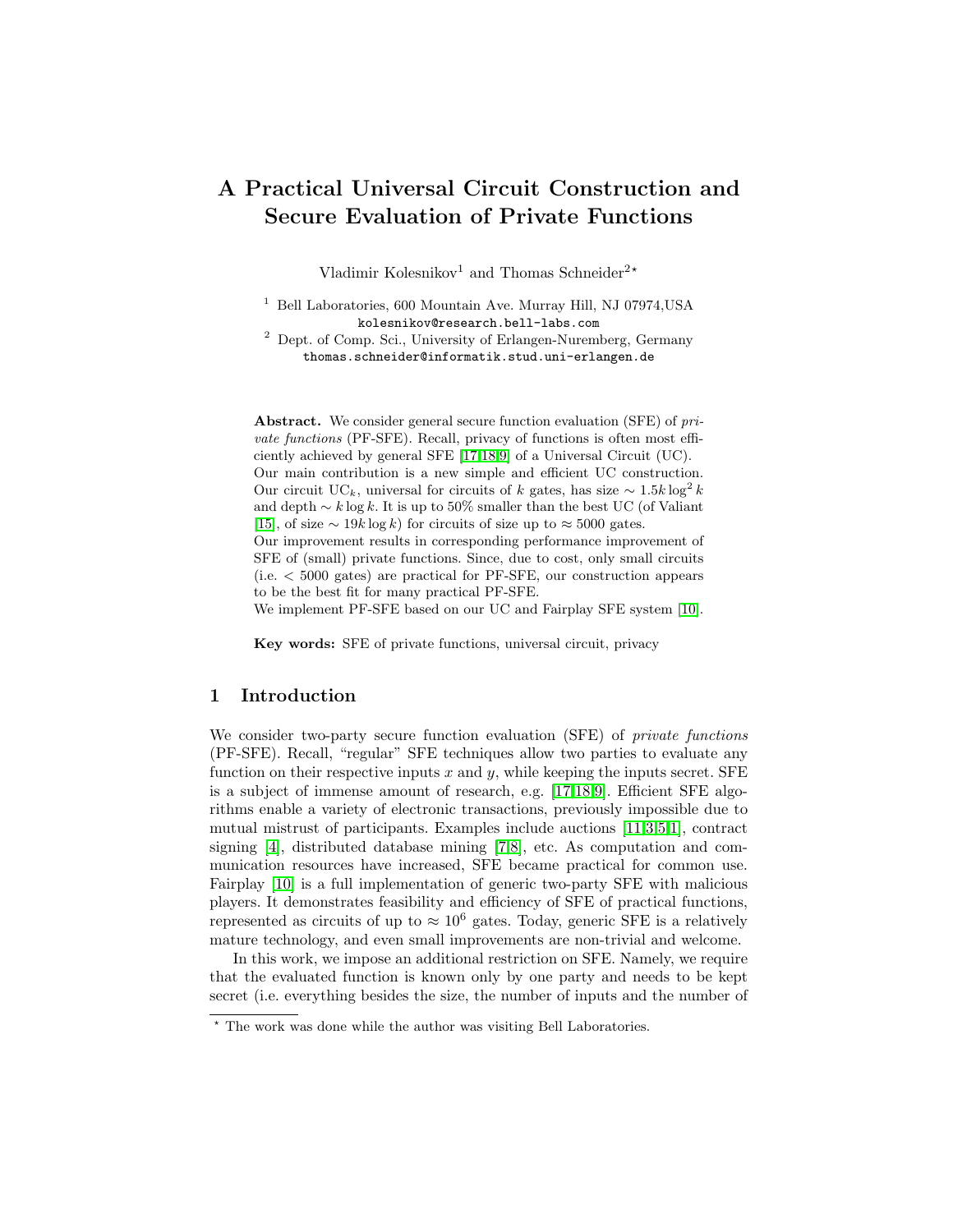outputs is hidden from the other party). Examples of real-life private functions include credit evaluation function, background- and medical history checking function, airport no-fly check function, etc. Full or even partial revelation of these functions opens vulnerabilities in the corresponding process, exploitable by dishonest participants (e.g. credit applicants), and should be prevented.

It is well known that the problem of PF-SFE can be reduced to the "regular" SFE [\[14](#page-14-12)[,13\]](#page-14-13). This is done by parties evaluating a *Universal Circuit* (UC) instead of a circuit defining the evaluated function. UC can be thought of as a "program execution circuit", capable of simulating any circuit  $C$  of certain size, given the description of  $C$  as input. Therefore, disclosing the UC does not reveal anything about  $C$ , except its size. At the same time, the SFE computes output correctly and  $C$  remains private, since the player holding  $C$  simply treats description of  $C$ as additional (private) input to SFE. This reduction is the most common (and often the most efficient) way of securely evaluating private functions [\[14,](#page-14-12)[13\]](#page-14-13).

Our improvement of the UC construction directly results in improvements of PF-SFE for many practical private functions of interest. Indeed, circuit-based SFE (e.g. Yao's garbled circuit [\[17,](#page-14-0)[18,](#page-14-1)[9\]](#page-14-2)) is still the most efficient SFE method for many important functions, such as the comparison function. The elegant and very efficient auction system of Naor, Pinkas and Sumner [\[11\]](#page-14-5) implements auction function as a circuit, as well. Further, due to the size of UC constructions, PF-SFE is practical only for small circuits (UC for 5000-gate circuits has size 10<sup>6</sup> , pushing the general SFE size limit). Therefore, improvements of circuit representation is particularly relevant for small circuits, and this is the focus and the result of our work.

#### 1.1 Our contributions

Our main contribution is a new elegant and efficient universal circuit  $\mathrm{UC}_k$  construction of size  $\sim 1.5k \log^2 k$  and depth  $\sim k \log k$ . For the circuits most relevant for PF-SFE (of size up to  $\approx$  5000), our approach results in up to 50% size reduction compared to asymptotically optimal construction of Valiant [\[15\]](#page-14-3). See Table [1](#page-13-0) in Sect. [5](#page-13-1) for detailed comparison. As described above, this immediately implies improvement in the practical PF-SFE. We expand this discussion and present additional applications below in Sect. [1.3.](#page-2-0)

Our constructions are simple and practical. We used them to implement PF-SFE as an extension of the Fairplay SFE system [\[10\]](#page-14-4).

The basic building blocks we developed (such as the efficient  $S_v^u$  selection blocks of Sect. [4.2\)](#page-9-0) may be of use in other circuit constructions as well.

### 1.2 Related work

The most efficient known  $\mathrm{UC}_k$  construction is the celebrated construction of Valiant [\[15\]](#page-14-3). With size  $\sim 19k \log k$ , it is asymptotically optimal, with a small constant factor. It relies on universal graphs.  $\mathrm{UC}_k$  is derived from a universal graph  $\text{UG}_k$ ;  $\text{UC}_k$  is universal for circuits of size k, if  $\text{UG}_k$  is universal for graphs of  $k$  nodes and in- and out-degrees 2. Embedding of the graph representation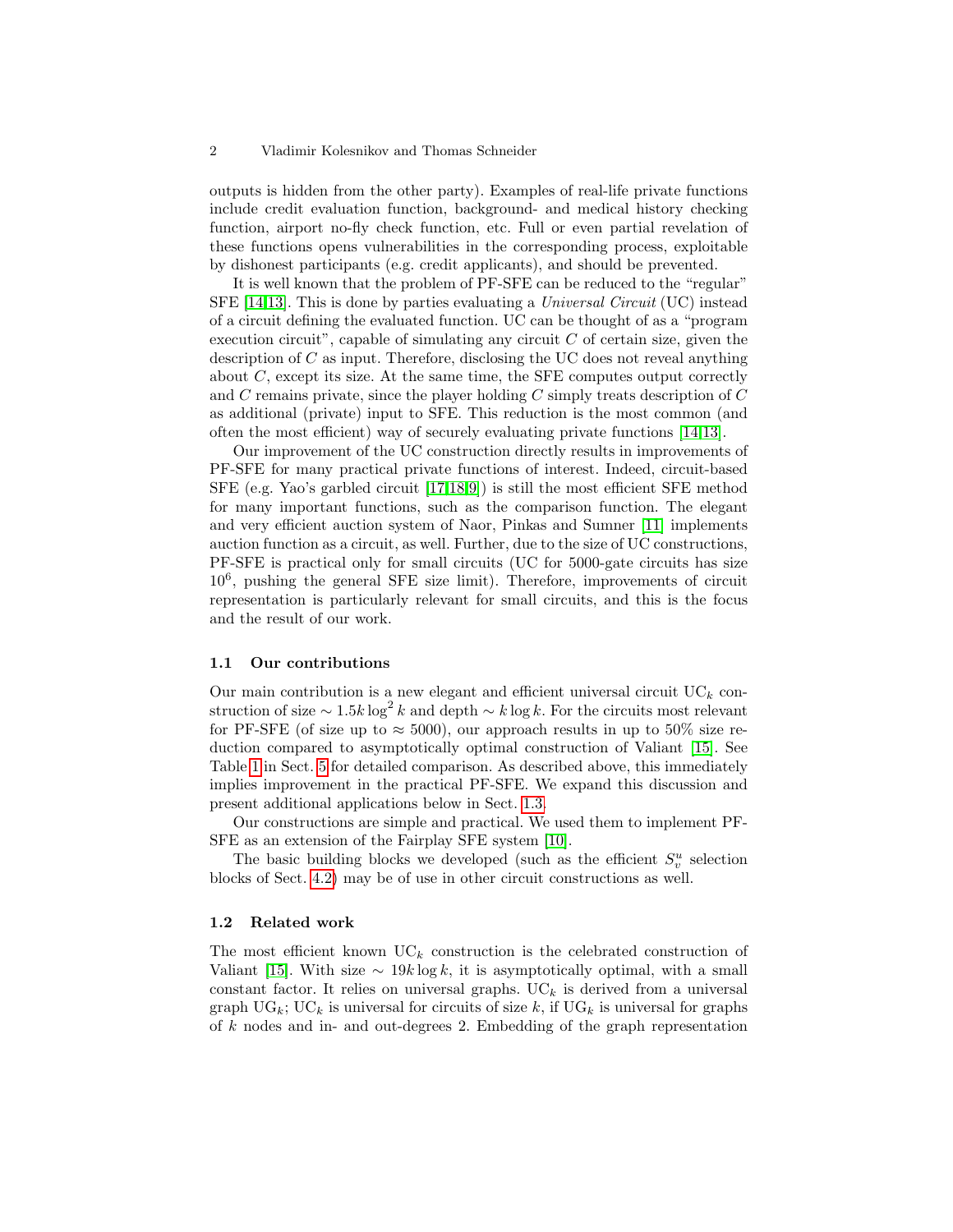of a circuit C into  $\mathrm{UG}_k$  defines the programming of  $\mathrm{UC}_k$  to simulate C. As noted above, our construction produces smaller  $\mathrm{UC}_k$  for circuits most relevant for PF-SFE. Further, we believe that implementation of our construction is more self-contained and straightforward.

Waksman [\[16\]](#page-14-14) describes how to construct and program a permutation network, a circuit implementing an arbitrary permutation on  $n$  elements. Waksman's construction is asymptotically optimal (size  $\sim 2n \log n$  and depth  $\sim$  $2 \log n$ . We use this work in an essential way – fundamental building blocks of our UC construction rely on [\[16\]](#page-14-14).

### <span id="page-2-0"></span>1.3 Applications for universal circuits

As discussed above, UC is naturally used to extend the functionality or privacy in numerous practical SFE applications, in particular those based on Yao's garbled circuit [\[17,](#page-14-0)[18](#page-14-1)[,9\]](#page-14-2). Recall, Yao's approach views the evaluated function as a binary circuit known to both parties. The idea is to encrypt the signals on all wires of the circuit. Then the evaluator (one of the participants of the computation) uses clever setup and properties of encryption to compute (gate by gate) encryption of the output wires from the encryptions of input wires. The result of SFE is obtained by decrypting the values of the output wires of the circuit. We note that the cost of Yao's construction depends only on the size of the circuit, and not on its depth or fan-out. To perform PF-SFE, instead of evaluating the circuit directly, a UC that is programmed with the original circuit is evaluated. As UC can be programmed with any circuit, the evaluated function is entirely hidden from the evaluator.

We discuss natural applications that directly benefit from our improvements.

Frikken et. al [\[6\]](#page-14-15) show a privacy-preserving credit checking scheme that is based on the evaluation of a garbled circuit. Their scheme is limited to the special class of credit-checking policies that can be expressed as the weighted sum of criteria. By evaluating a universal circuit their scheme can be extended to arbitrary, more complicated, private credit-checking policies.

Cachin et al. [\[2\]](#page-14-16) describe autonomous mobile agents which migrate between several distrusting hosts. Garbled-circuit-based, their scheme ensures the privacy of the inputs of the visited hosts but not the structure of the mobile agent's code. The privacy of the executed code can be guaranteed by evaluating universal circuits instead.

Ostrovsky and Skeith [\[12\]](#page-14-17) show how to filter remote streaming data (e.g airports' passenger lists, on-line news feeds or internet chat-rooms) using secret keywords and their combinations, such as no-fly lists. Their protocol allows Collector (e.g. airport) to obliviously filter out entries that match the (encrypted) query, which are then sent back for decryption. Their scheme can be naturally extended to allow a much finer private matching criteria, additionally preserving data privacy, as follows. The Collector encrypts each filtered stream element with a random pad. The querying party thus obtains the list of encrypted matches. In the second round, the querying party uses  $PF-STE$  (e.g. using our  $UC_k$ ) to search the matching data with an arbitrary, more detailed private search function.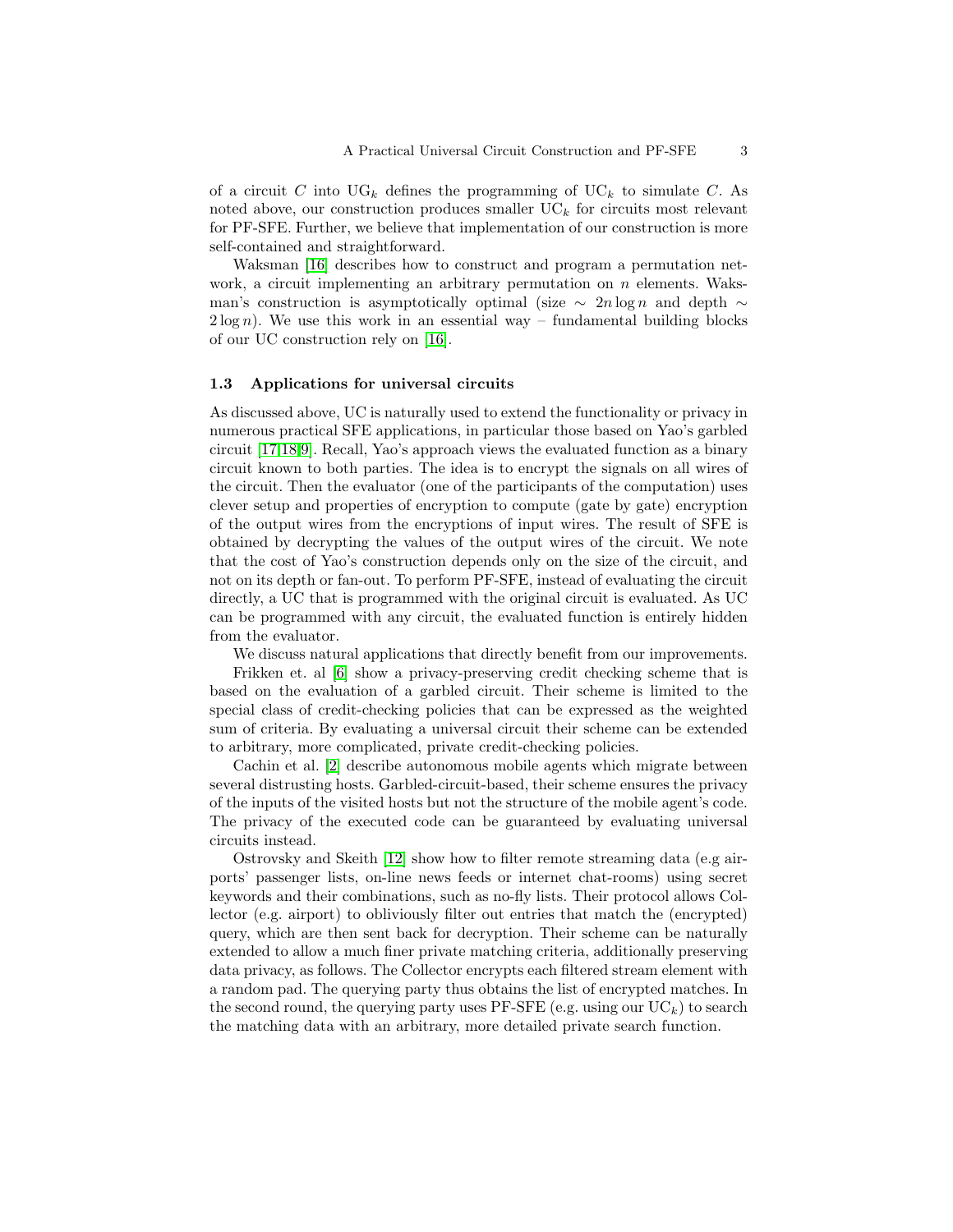### <span id="page-3-2"></span>2 Definitions and Preliminaries

In this section, we present basic notation and building blocks of our construction.

In the following, a *gate* is the implementation of a boolean function  $\{0,1\}^2 \rightarrow$  $\{0,1\}$  that has two *inputs* and one *output*. We consider acyclic *circuits* that consist of connected gates with arbitrary fanout, i.e. the (single) output of each gate can be used as input to an arbitrary number of gates. Further, each output of the circuit  $C$  is the output of a gate and not a redirected input of  $C$ .

A block  $B_v^u$  is a circuit that has u inputs  $in_1, ..., in_u$  and v outputs  $out_1, ..., out_v$ (we always associate variable u with inputs and v with outputs).  $B_v^u$  computes a function  $f_B: \{0,1\}^u \to \{0,1\}^v$  that maps the input values to the output values. For simplicity, we identify  $B_v^u$  with  $f_B$  and write:  $B(in_1, \ldots, in_u)$  =  $(out_1, \ldots, out_v)$ . The size of a block B, size(B), is the number of gates B consists of; its depth,  $depth(B)$ , is the maximum number of gates between any input and any output of B. A block can be a sub-block of a larger block. We construct a circuit as a collection of functional blocks, as this simplifies presentation.

A programmable block is a block that consists of connected programmable gates with unspecified function tables. Programming a programmable block is done by providing a specific function table for each of its gates.

A Universal Circuit  $UC_{u,v,k}$  is a programmable block with u inputs and v outputs that can be programmed to simulate any circuit  $C$  with up to  $u$  inputs,  $v$  outputs and  $k$  gates. UC<sub>C</sub> denotes UC that is programmed to simulate circuit C, that is  $\forall (in_1, ..., in_u) : \mathrm{UC}_C(in_1, ..., in_u) = C(in_1, ..., in_u)$ .

A one-output switching block Y is a programmable block that computes  $(in_1, in_2) \rightarrow in_1$  or  $in_2$ , as shown in Fig. [1\(a\).](#page-3-0) It is implemented by one gate programmed with the corresponding function table.  $size(Y) = depth(Y) = 1$ .

A two-output switching block  $X$  is a programmable block shown on Fig. [1\(b\)](#page-3-1) that computes  $(in_1, in_2) \rightarrow (in_1, in_2)$  or  $(in_2, in_1)$ . It is implemented by using (in parallel) two Y blocks: one for each of the outputs.  $size(X) = 2; depth(X) = 1$ .

<span id="page-3-1"></span><span id="page-3-0"></span>

A selection block  $S_v^u$  is a programmable block that selects for each of its v outputs one of the  $u$  input values (with duplicates).  $S_v^u$  is programmed according to the selection mapping  $(\sigma_i)_{i=1}^v, \sigma_i \in \{1...u\}$  that selects the  $\sigma_i$ -th input as the *i*-th output. That is, a programmed  $S_v^u$  computes  $S(in_1, \ldots, in_u) = (in_{\sigma_1}, \ldots, in_{\sigma_v}).$ 

A  $S_1^u$  selection block can be implemented by  $(u-1)$  Y blocks that are programmed to switch the desired input value  $in_{\sigma_1}$  to the output. Shallow  $S_1^u$  is obtained by arranging Y blocks in a tree. Thus,  $size(S_1^u) = u-1, depth(S_1^u) = \log u$ .

A naive implementation of  $S_v^u$  selection block uses a  $S_1^u$  selection block for each of the v outputs, resulting in  $size(S_v^u) = v(u-1)$  and  $depth(S_v^u) = log u$ .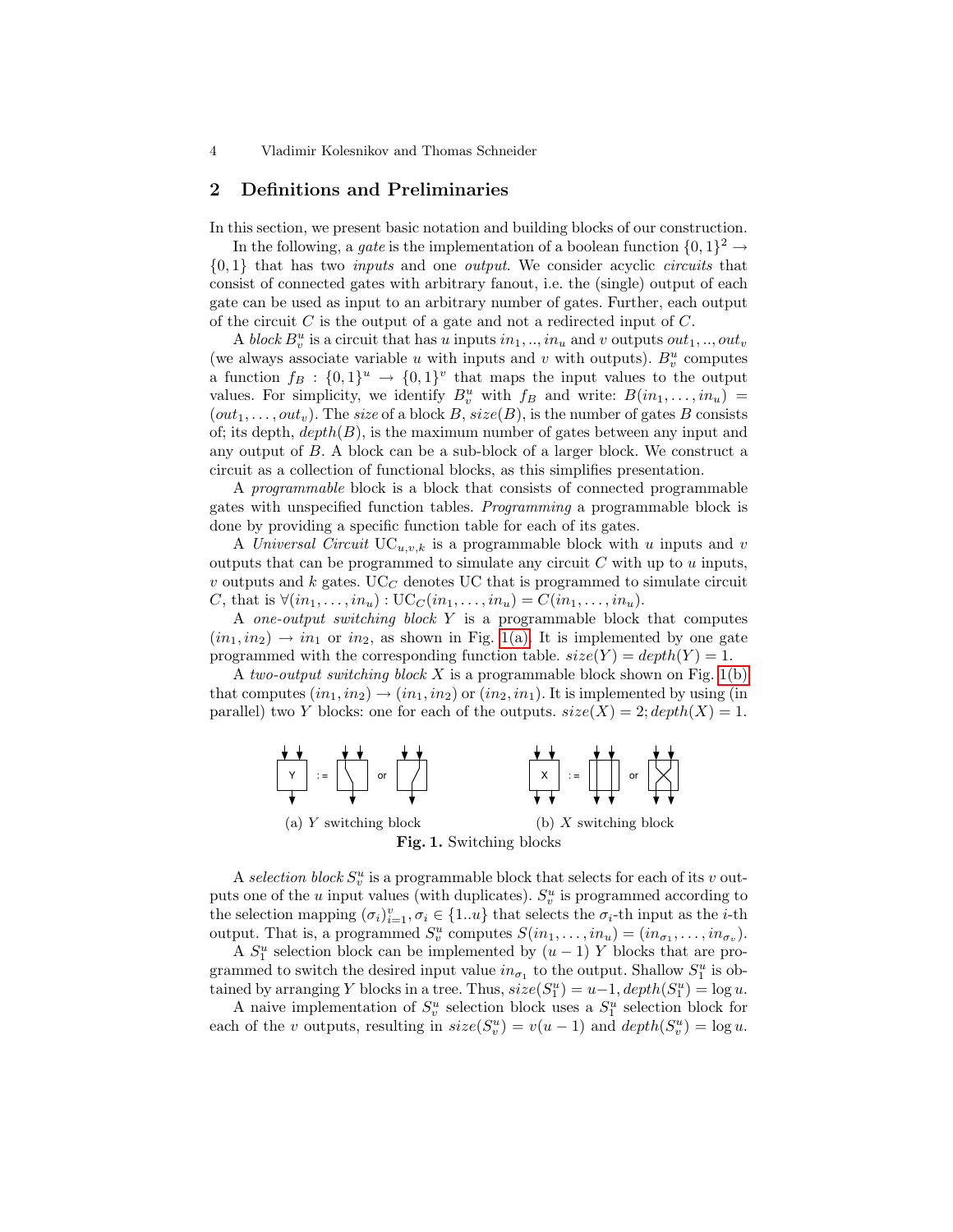Selection blocks are crucial for our UC construction. We describe much more efficient  $S_v^u$  constructions in Sect. [4.2.](#page-9-0)

### 3 Our universal circuit construction

In this section, we present our modular UC construction. All of the necessary building blocks were introduced in Sect. [2;](#page-3-2) here we show how to assemble them. Then, in Sect. [4,](#page-7-0) we design improved versions of some building blocks, which results in performance improvement of our UC.

In our UC construction, we simulate each gate  $G_i$  of the original circuit C. That is, for each  $G_i$ , UC<sub>u,v,k</sub> has a corresponding programmable  $G_i$ -simulation gate  $G_i^{Sim}$ . In our construction, we always ensure that inputs, outputs and semantics of  $G_i^{Sim}$  correspond to  $G_i$ . Additionally, we hide the wiring of C by ensuring that every possible wiring can be implemented in  $UC_{u,v,k}$ . This is the natural method of construction of UC, and is, in fact, employed by Valiant [\[15\]](#page-14-3).

We design our UC construction recursively (we build a circuit from two circuits of smaller size). We first note that the input/output interface of  $\mathrm{UC}_{u,v,k}$ is different from that of the natural recursion step. This is why we introduce a universal block  $U_k$ .  $U_k$  can be viewed as a UC with specific input and output semantics. Namely,  $U_k$  has  $2k$  inputs and k outputs, since this is a maximum UC<sub>u,v,k</sub> can have. Further, we restrict that U<sub>k</sub>'s inputs  $in_{2i-1}$ ,  $in_{2i}$  are only delivered to the simulation gate  $G_i^{Sim}$ , and  $U_k$ 's *i*-th output comes from  $G_i^{Sim}$ . (Of course, input of some gates  $G_i$  may come from any other gates' outputs, and not from  $in_{2i-1}$  or  $in_{2i}$ , which may not be used at all. U<sub>k</sub> allows this; it only restricts that  $G_i$ 's input cannot come from other  $in_j$ ). U<sub>k</sub> is thus a UC for the class of circuits of size  $k$  with the above input/output restrictions.



<span id="page-4-0"></span>Fig. 2. Modular universal circuit construction

Now, given an implementation of  $U_k$ , it is easy to construct  $UC_{u,v,k}$  (shown on Fig. [2\)](#page-4-0). We need to provide the input selection block, which directs inputs of UC to the proper inputs of  $U_k$ . Finally, we need the output selection block, directing outputs of  $U_k$  to the proper outputs of UC, and discarding unused outputs. Both blocks are instances of selection blocks discussed above.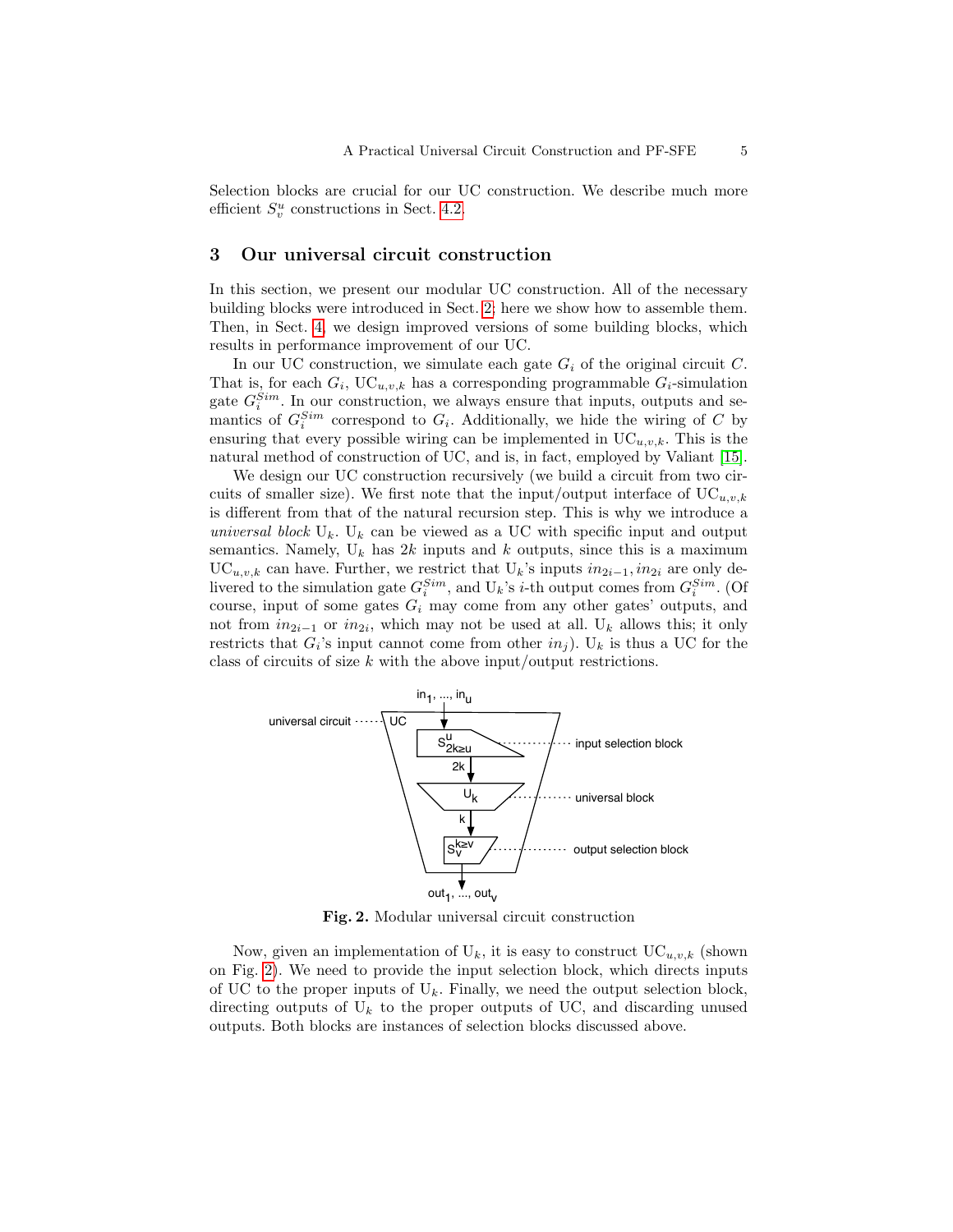In the next section, we present our  $U_k$  construction. Plugged in the construction of Fig. [2,](#page-4-0) it gives a complete UC construction.

### <span id="page-5-2"></span>3.1 Recursive universal block construction

In this section, we describe the natural divide-and-conquer procedure for constructing  $U_k$ , capable of simulating any circuit  $C_k$  of size k, with the input/output restrictions mentioned above.

In the following, we refer to the gates of the circuit  $C_k$  by their index. We choose a topological order of the gates  $G_1, \ldots, G_k$ , which ensures that the *i*-th gate  $G_i$  has no inputs that are outputs of a successive gate  $G_j$ , where  $j > i$ . Since we only consider acyclic circuits, we can always obtain this ordering by topological sorting with complexity  $O(k)$ .

Now, suppose we have two blocks  $U_{k/2}$ , universal for circuits  $C_{k/2}$  of size  $k/2$ . We would like to combine them to obtain  $U_k$ . Clearly, because of their universality, one of  $U_{k/2}$  could simulate the "upper" half of  $C_k$  (i.e. gates  $G_1$  through  $G_{k/2}$ , and the other  $U_{k/2}$  could simulate the lower half (gates  $G_{k/2+1}, \ldots, G_k$ ). Note, by the topological ordering, there is no data going into the upper  $U_{k/2}$ from the lower one. Thus,  $U_k$  must only direct its inputs/outputs and allow implementation of all possible data paths from the upper  $U_{k/2}$  to the lower one. This can be naturally done, as shown on Fig.  $3(a)$ . We describe this in detail below.

<span id="page-5-0"></span>

<span id="page-5-1"></span>The first k inputs to  $U_k$  in<sub>1</sub>, ..., in<sub>k</sub> are directly sent to the upper  $U_{k/2}$ . Note, the order of the inputs matches the interface perfectly, so no additional manipulation is required. The  $k/2$  outputs of the upper (resp. lower)  $U_{k/2}$  are sent directly to the first (resp. second) half of the outputs of  $U_k$ . Again, interfaces match, and no manipulation is required.

We now only need to show how the inputs to the lower  $U_{k/2}$  are provided. These inputs could come from (any  $G_i^{Sim}$  gate of) the upper  $U_{k/2}$ . Therefore, we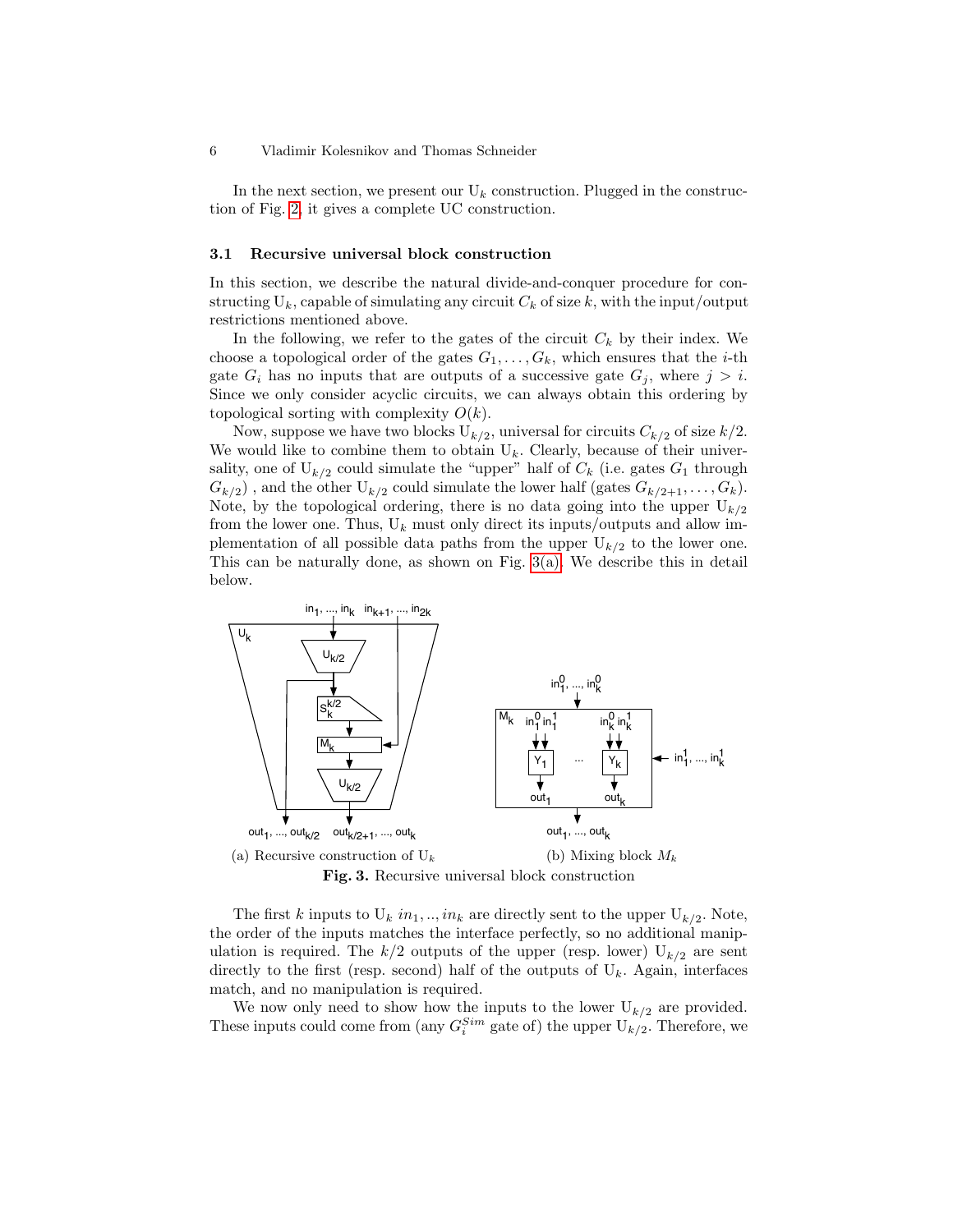also wire the outputs of upper  $U_{k/2}$  into a selection block  $S_k^{k/2}$  $\int_k^{\kappa/2}$ . This allows to direct, with duplicates, the output of any gate of upper  $U_{k/2}$  to any position of the input interface of lower  $U_{k/2}$  (and thus to any gate of lower  $U_{k/2}$ ). Additionally, (some of) lower  $U_{k/2}$ 's inputs could come from the  $U_k$  inputs  $in_{k+1},...in_{2k}$ . Since the lower  $U_{k/2}$  simulates gates  $G_{k/2+1}$  through  $G_k$  of  $C_k$ , inputs  $in_{k+1},...in_{2k}$ are already ordered to match lower  $U_{k/2}$ 's interface. Now, for each input of lower  $U_{k/2}$ , we need to switch between the two input wires: one provided by upper  $U_{k/2}$  via  $S_k^{k/2}$  $\binom{k}{k}$ , and the other coming from  $U_k$ 's input directly. This is easily achieved by a Y switching block. On the diagram, for ease of presentation, we combine the k of these Y blocks into a mixing block  $M_k$ , shown on Fig. [3\(b\)](#page-5-1) with  $size(M_k) = k \cdot size(Y) = k$  and  $depth(M_k) = 1$ .

The base case of the recursive construction is  $U_1$ , a universal block implementing a single gate.  $U_1$  is implemented by a single programmable gate. This completes the description of the recursive  $U_k$  construction.

The above immediately implies efficient methods of UC programming, given the circuit  $C_k$ . In particular, if the first (resp. second) input of a gate  $G_i$  in the lower half of  $C_k$   $(k/2 < j \le k)$  is connected to an input of  $C_k$ , the mixing block  $M_k$  is programmed to select the corresponding input  $in_{2j-1}$  (resp.  $in_{2j}$ ) of U<sub>k</sub> by programming  $Y_{2j-k-1}$  (resp.  $Y_{2j-k}$ ) of  $M_k$  correspondingly (see Fig. [3\(b\)\)](#page-5-1). Otherwise, if  $G_j$  is connected to an output of a gate  $G_i$  in the upper half of  $C_k$  $(1 \leq i \leq k/2)$ ,  $M_k$  and  $S_k^{k/2}$  $\frac{k^{k}}{k}$  are programmed to select the corresponding output from the upper  $U_{k/2}$  block by programming  $Y_{2j-k-1}$  (resp.  $Y_{2j-k}$ ) correspondingly and programming  $S_k^{k/2}$  with  $\sigma_{2j-k-1} = i$  (resp.  $\sigma_{2j-k} = i$ ).

We now compute the complexity of our constructions  $U_k$  and UC (using selection block constructions of Sect. [4.2\)](#page-9-0). Recall, the cost of Yao's garbled circuit depends only on its size, and not on depth. Note,  $size(U_1) = 1, depth(U_1) = 1$ .

$$
size(U_k) = 2size(U_{k/2}) + size(S_k^{k/2}) + size(M_k)
$$
  
\n
$$
log(k) - 1
$$
  
\n
$$
= k \cdot size(U_1) + \sum_{i=0}^{log(k)-1} 2^i(size(S_{k/2i}^{k/2i+1}) + size(M_{k/2i}))
$$
  
\n
$$
= k + \sum_{i=0}^{log(k)-1} 2^i(6\frac{k}{2^{i+1}}log(\frac{k}{2^{i+1}}) + 3 + \frac{k}{2^i})
$$
  
\n
$$
= k + 3k log^2 k - 2k log k - 3k \sum_{i=0}^{log(k)-1} i + 3 \sum_{i=0}^{log(k)-1} 2^i
$$
  
\n
$$
= k + 3k log^2 k - 2k log k - 3k \cdot 0.5(log(k)(log(k) - 1)) + 3(k - 1)
$$
  
\n
$$
= 1.5k log^2 k - 0.5k log k + 4k - 3;
$$
  
\n
$$
depth(U_k) = 2depth(U_{k/2}) + depth(S_k^{k/2}) + depth(M_{2k}) = ...
$$
  
\n
$$
= k log k + k + 4 log k - 12.
$$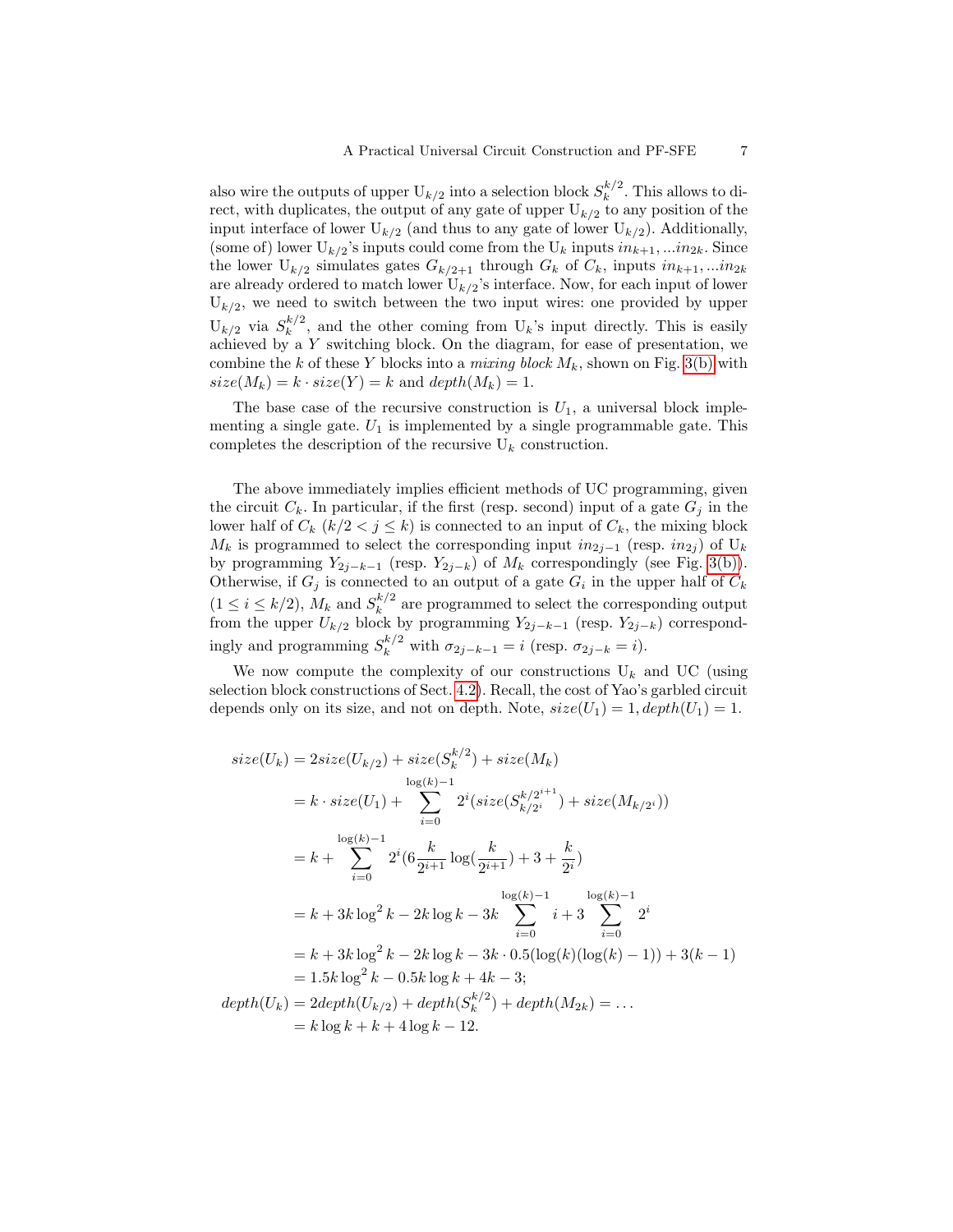Using the optimization of Sect. [4.3,](#page-13-2)  $U_k$  has complexity  $size(U_k) = 1.5k \log^2 k 1.5k \log k + 6k - 5$  and  $depth(U_k) = k \log k + 4 \log k - 11$ .

 $U_k$  combined with input- and output-selection blocks of Sect. [4.2](#page-9-0) as shown in Fig. [2,](#page-4-0) results in a UC construction of complexity

$$
size(UC) = 1.5k \log^{2} k + 2.5k \log k + 9k + (u + 2k) \log u + (k + 3v) \log v
$$
  
-2u - 4v + 1;  

$$
depth(UC) = k \log k + 2k + v + 7 \log k + 2 \log u + 3 \log v - 14.
$$

### <span id="page-7-0"></span>4 Improved selection block constructions

In this section, we present efficient selection block  $S_v^u$  constructions. They can be plugged directly in our UC construction. The size and depth computation of UC presented in Sect. [3.1,](#page-5-2) uses efficient constructions of this section.

We start the presentation with two useful generalizations of the permutation blocks of Waksman [\[16\]](#page-14-14). Based on these, we construct efficient selection blocks which are directly used in our UC construction.

### 4.1 Generalized permutation blocks

 $\mathbf{P}_{\mathbf{u}}^{\mathbf{u}}$  permutation block. A *permutation block*  $P_{u}^{u}$  is a programmable block that can be programmed to output any permutation of the inputs. Formally, given a permutation  $(\pi_i)_{i=1}^u, \pi_i \in \{1, \ldots, u\}, \forall i \neq j : \pi_i \neq \pi_j$  that selects for the *i*-th output a unique input  $\pi_i$ ,  $P_u^u$  computes  $P(in_1, ..., in_u) = (in_{\pi_1}, ..., in_{\pi_u})$ .

When u is a power of 2, Waksman [\[16\]](#page-14-14) describes an efficient recursive  $P_u^u$ construction built from X switching blocks. His  $P_u^u$  has  $size(P_u^u) = 2u \log u 2u + 2$  and  $depth(P_u^u) = 2 \log u - 1$ .

Waksman also gives an efficient recursive algorithm to program the X switching blocks of his construction. (Fig. [4](#page-8-0) describes a slight generalization of Waksman's construction; fixing  $u = v$  in Fig. [4](#page-8-0) corresponds to Waksman's  $P_u^u$ .) The programming algorithm takes a  $u \times u$  permutation matrix for the permutation  $(\pi_i)$  as input. It splits this  $u \times u$  permutation matrix into two  $u/2 \times u/2$  permutation matrices that are recursively implemented by the left and the right  $P_{u/2}^{u/2}$  $\frac{u}{u/2}$  permutation sub-block and programs the X switching blocks correspondingly. Using a sparse matrix representation for the permutation matrices this algorithm can be efficiently implemented in  $O(u \log u)$ .

We note that Waksman's construction can be naturally generalized to the cases where  $u \neq v$ , i.e. the number of inputs and outputs differ. Below we define the resulting objects (which we call "truncated permutation" and "expanded permutation" blocks), and present their efficient constructions.

 $\mathbf{TP}_{\mathbf{v}}^{\mathbf{u}\geq \mathbf{v}}$  truncated permutation block. A  $TP_v^{u\geq v}$  truncated permutation block permutes a subset of v of the u inputs to the  $v \leq u$  outputs. The remaining  $u - v$  input values are discarded. Formally, an output mapping  $(\mu_i)_{i=1}^v$ ,  $\mu_i \in$  $\{1,\ldots,u\}, \forall j \neq i : \mu_i \neq \mu_j$  selects the  $\mu_i$ -th input as the *i*-ths output. The truncated permutation block computes  $TP(in_1, \ldots, in_u) = (in_{\mu_1}, \ldots, in_{\mu_v}).$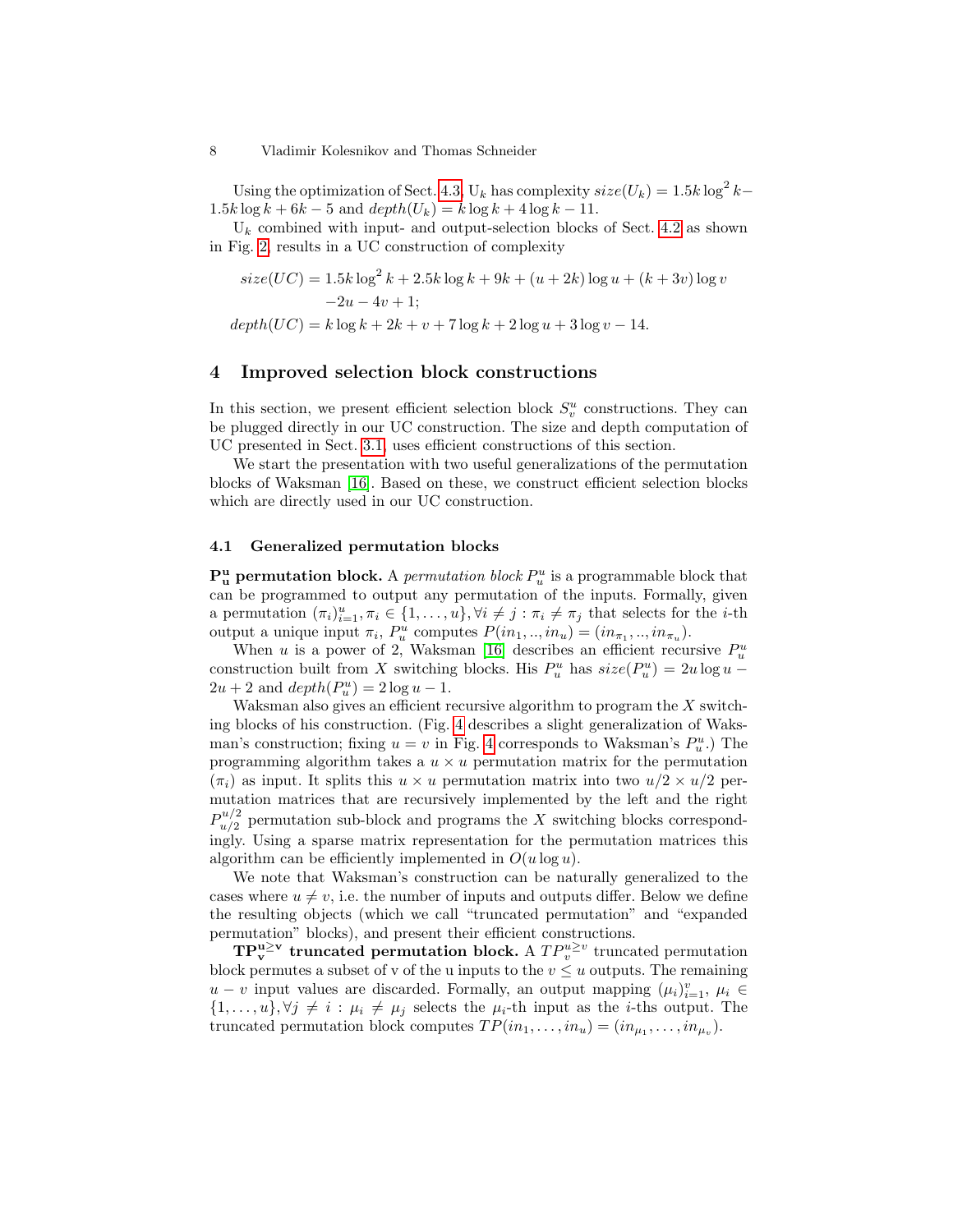

<span id="page-8-0"></span>Fig. 4. Recursive construction of a  $P_v^u$  permutation block

The  $TP_v^{u\geq v}$  block is recursively constructed analogous to Waksman's permu-tation network construction as seen in Fig. [4.](#page-8-0) W.l.o.g we assume  $u$  and  $v$  are even at each recursion step (otherwise we introduce an unused dummy input or output with small overhead). If  $u \geq 2$  the  $TP_v^{u \geq v}$  truncated permutation block is divided into two  $TP_{v/2}^{u/2 \ge v/2}$  truncated permutation sub-blocks. The upper  $u/2$ X switching blocks distribute the inputs of  $TP_v^{u\geq v}$  to the two sub-blocks. The lower  $(v/2-1)$  X switching blocks distribute the outputs of the two sub-blocks to the outputs of  $TP_v^{u\geq v}$  as shown in Fig. [4.](#page-8-0) At the base of the recursion, if  $v = 1$ , a  $S_1^u$  selection block selects the intended input.

The  $TP_v^{u\geq v}$  block is programmed using a natural generalization of Waksman's recursive programming algorithm. The intended output mapping  $(\mu_i)$  is expressed as a  $u \times v$  truncated permutation matrix. In each recursion step the algorithm splits the  $u \times v$  matrix into two  $u/2 \times v/2$  truncated permutation matrices implemented by the left and right sub-block and programs the  $X$  switching blocks accordingly. In the end of the recursion, if the truncated permutation matrix is a  $u \times 1$  matrix with a one in the *i*-th row, the  $S_1^u$  selection block is programmed to select the *i*-th input value as output:  $\sigma_1 = i$ . This algorithm can be implemented in  $O((u + v) \log v)$  using sparse matrix representations.

The complexity of this construction is  $size(TP_v^{u\geq v}) = (u+v)\log v + u - 3v + 2$ and  $depth(TP_v^{u\geq v}) = \log u + \log v - 1.$ 

 $\mathbf{EP^u_{v\geq u}}$  expanded permutation block. An  $EP^u_{v\geq u}$  expanded permutation block permutes the u inputs to a subset of u of the  $v \geq u$  outputs. The remaining  $v - u$  outputs are allowed to obtain any input value (they are intended to be later discarded and are called dummy outputs). Formally, an input mapping  $(\mu_i)_{i=1}^u, \mu_i \in \{1,\ldots,v\}, \forall j \neq i : \mu_i \neq \mu_j$  specifies that the *i*-th input should be mapped to the  $\mu_i$ -th distinct output. The expanded permutation block computes  $EP(in_1, \ldots, in_u) = (out_1, \ldots, out_v)$  where  $(out_s = in_r) \leftrightarrow (\mu_r = s), s \in$  $\{1, \ldots, v\}, r \in \{1, \ldots, u\}.$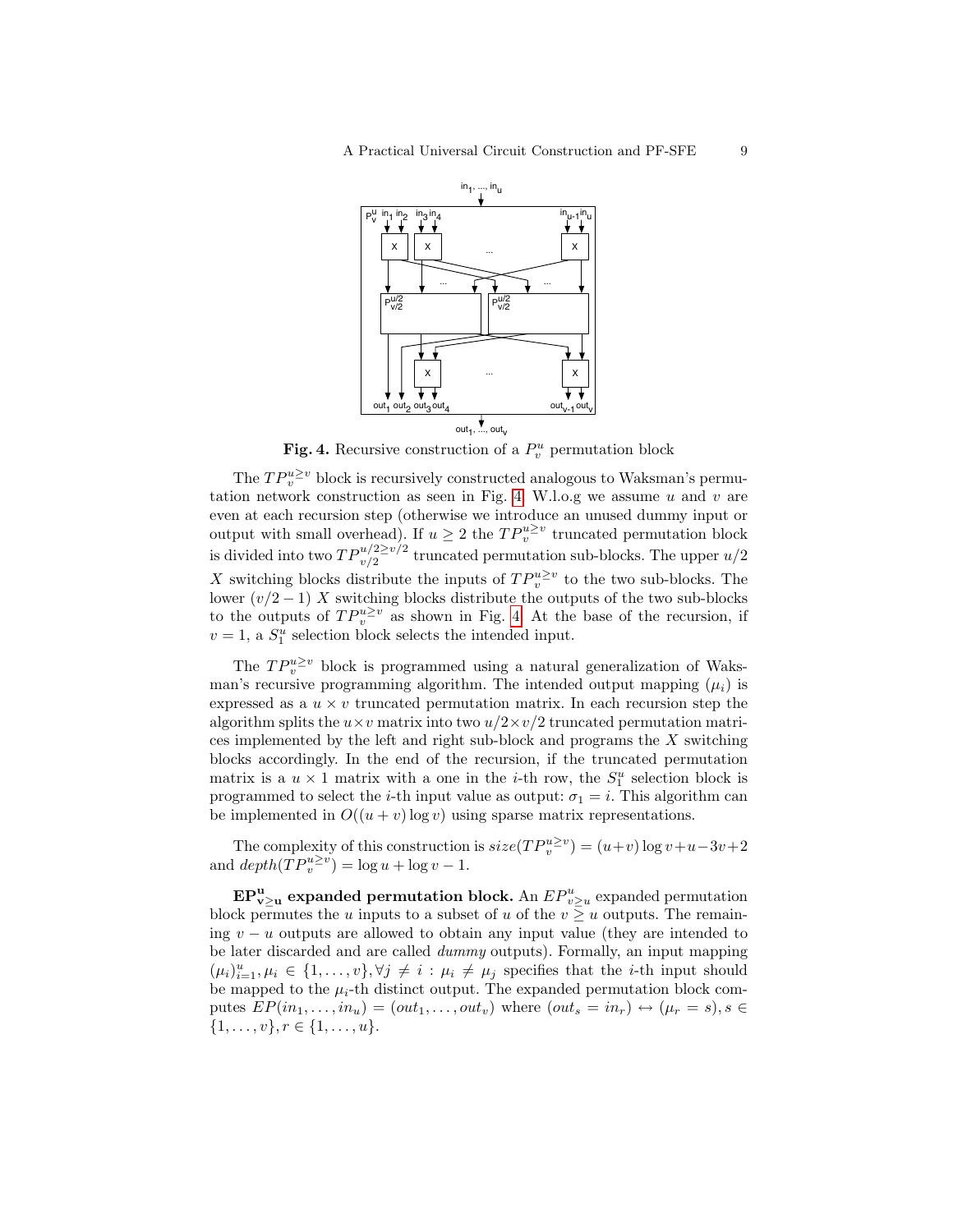The construction of the  $EP_{v\geq u}^u$  is analogous to the previously described  $TP_v^{u\geq v}$  block. At the base of the recursion, if  $u = 1$ , the single input  $in_1$  is connected to each of the  $v$  outputs.

The programming algorithm of  $EP_{v\geq u}^u$  is analogous to that of  $TP_v^{u\geq v}$  as well. The input is a  $u \times v$  matrix that corresponds to  $(\mu_i)$  and it can be implemented in  $O((u + v) \log u)$ .

The construction has complexity  $size(EP_{v\geq u}^u) = (u+v)\log u - 2u + 2$  and  $depth(EP_{v\geq u}^{u})=2\log u.$ 

### <span id="page-9-0"></span>4.2 Efficient selection blocks

We use truncated and expanded permutation blocks of the previous section to build efficient selection blocks  $S_{v\geq u}^u$ , used directly in the UC construction.

 $S_{v\geq u}^u$  selection block. We obtain the  $S_{v\geq u}^u$  selection block from one  $EP_{v\geq u}^u$ expanded permutation block, one  $P_v^v$  permutation block, and  $(v-1)$  Y switching blocks as shown in Fig. [5\(a\).](#page-9-1)

<span id="page-9-1"></span>

<span id="page-9-3"></span>It is not hard to see that the above  $S_{v\geq u}^u$  is indeed a selection block, i.e. it can be programmed with any selection mapping  $(\sigma_i)_{i=1}^v, \sigma_i \in \{1, \ldots, u\}$ . To program  $S_{v\geq u}^u$ , first count the frequency of occurrence  $c_j$  of each input value in the output:  $c_j = #\{\sigma_i : \sigma_i = j; i \in \{1 \dots v\}\}; j \in \{1 \dots u\}$ . Note,  $0 \le c_j \le v$  and  $\sum_{j=1}^u c_j = v$ . The  $EP^u_{v \ge u}$  expanded permutation block is programmed to

<span id="page-9-2"></span>1. map the needed inputs  $(c_j \neq 0)$  to its  $(\sum_{k=1}^{j-1} c_k)$ -th output and 2. map the unused inputs  $(c_j = 0)$  to an unused (dummy) output.

The  $(v-1)$  Y switching blocks connected to the outputs of  $EP_{v\geq u}^u$  duplicate the needed inputs as necessary and feed them to the  $P_v^v$  permutation block. They are programmed as follows. If the right input of a Y block is a needed output (produced by Step [1\)](#page-9-2), then the Y block selects it as output. Otherwise, the output of the neighbor  $Y$  block is selected. For each  $j$ , this construction inputs  $c_j$  copies of  $in_j$  into the  $P_v^v$  permutation block.  $P_v^v$  then permutes these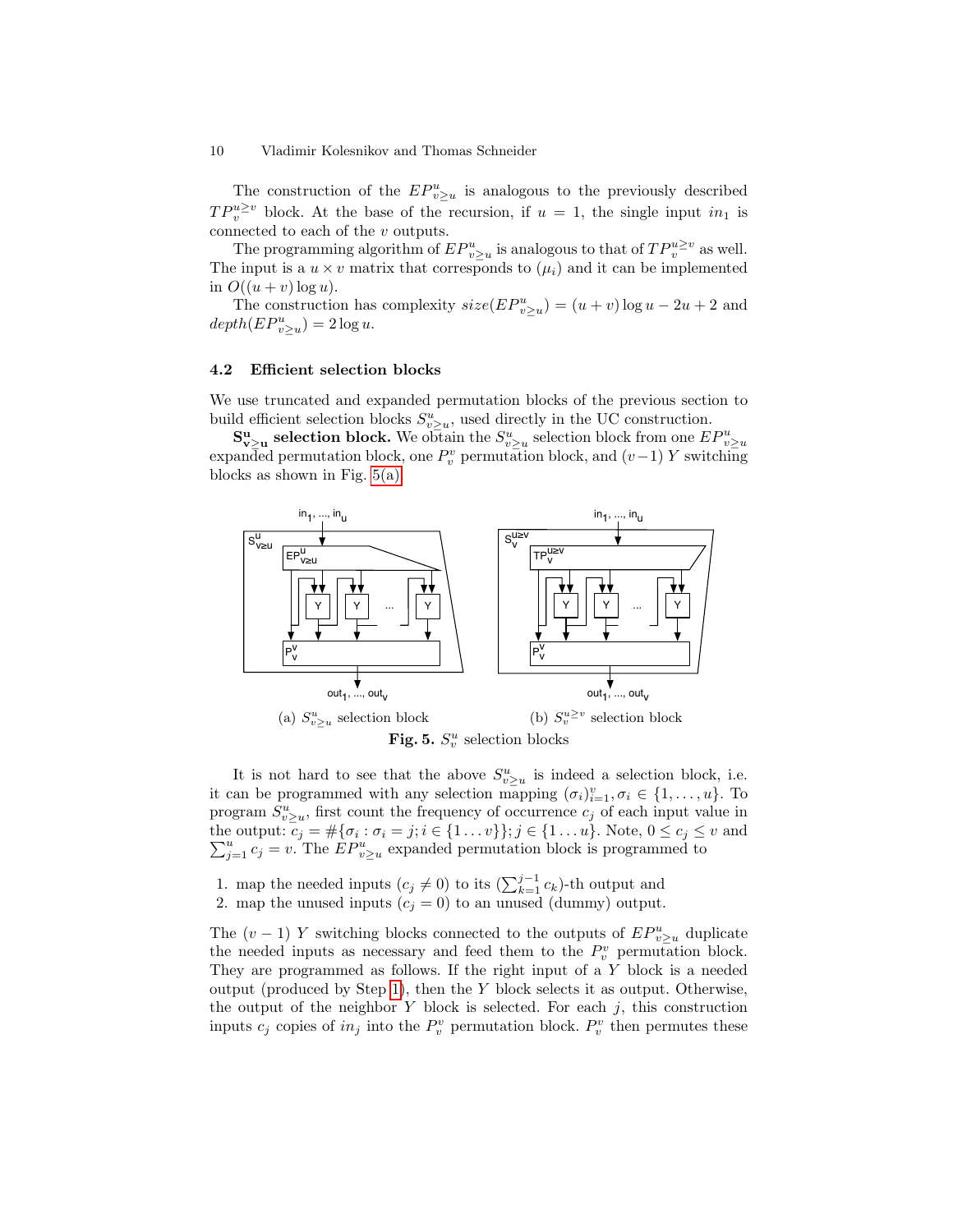values to the corresponding outputs indicated by the selection mapping  $(\sigma_i)$ . The complexity of this construction is  $size(S_{v\geq u}^u) = (u+v) \log u + 2v \log v - 2u - v + 3$ and  $depth(S_{v\geq u}^u) = 2 \log u + 2 \log v + v - 2.$ 

**Permutation-based S**<sup>u $\geq$ v</sup> selection block. An efficient  $S_v^{u\geq v}$  selection block can be constructed and programmed analogously, but using a  $TP_v^{u\geq v}$ truncated permutation block instead as shown in Fig. [5\(b\).](#page-9-3) Its complexity is  $size(S_v^{u\geq v}) = (u+3v) \log v + u - 4v + 3$  and  $depth(S_v^{u\geq v}) = \log u + 3 \log v + v - 3$ .

**Improved S<sub>2u</sub>** selection block. In this section, we optimize the  $S_{v\geq u}^u$  selection block construction for the case  $v = 2u$ , most frequently used in our recursive construction of the universal block  $U_k$ . We improve by replacing the  $EP_{v\geq u}^u$  expanded permutation block in the construction of  $S_{v\geq u}^u$  in Fig. [5\(a\)](#page-9-1) with a smaller  $P_u^u$  permutation block and a different connection of the  $(v-1)$ Y blocks as shown in Fig. [6.](#page-10-0) Our construction achieves  $size(S_{2u}^u) = 6u \log u + 3$ and  $depth(S_{2u}^{u}) = 4 log u + 2u - 1.$ 



<span id="page-10-0"></span>Fig. 6. Improved  $S_{2u}^u$  selection block

## <span id="page-10-1"></span>**Lemma 1.** Construction of Fig. [6](#page-10-0) is a  $S_{2u}^u$  selection block.

Proof. To prove Lemma [1,](#page-10-1) we only need to show that the upper permutation block  $P_u^u$  together with the layer of Y blocks output the selected values (with the right number of duplicates each) in some order. (The rest, i.e. imposing the desired order, is done by the lower permutation block  $P_{2u}^{2u}$ .)

We use the network of Y blocks to duplicate (or omit) inputs as required by the selection block specification. The upper permutation block  $P_u^u$  can be programmed to deliver the desired input  $in_i$  to any Y-layer input  $x_j$  not already used by another input. For example, if input  $in_i$  needs to be duplicated  $c_i$  times, this can be achieved by programming the permutation to map  $in_i$  to  $x_j$ , and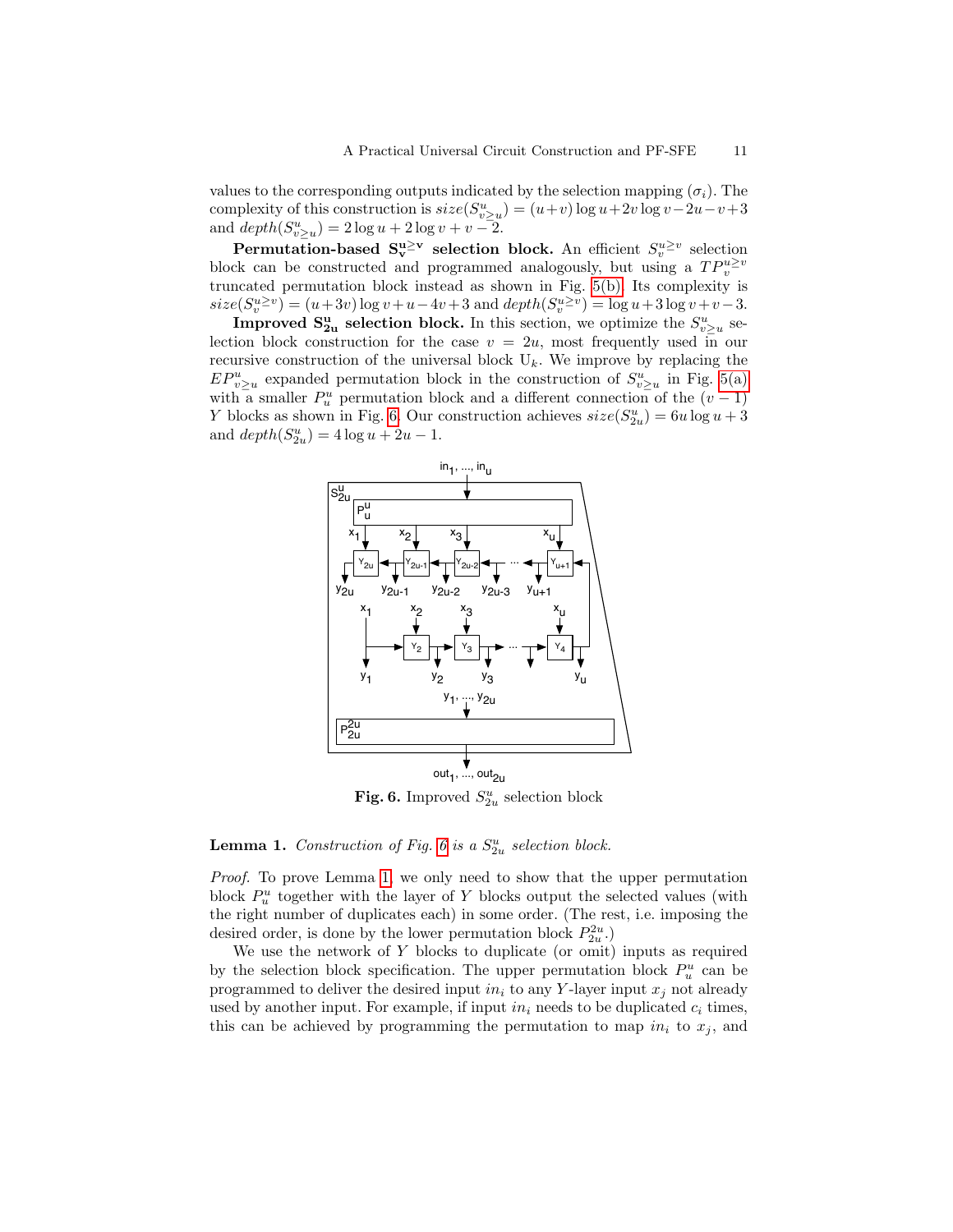have blocks  $Y_j$  through  $Y_{j+c_i-1}$  to output  $x_j$ . This way, as required, the value  $in_i$  would be duplicated  $c_i$  times.

For efficiency reasons, the wiring of the Y -layer is limited. In particular, input  $x_i$  is delivered only to blocks  $Y_i$  and  $Y_{2u-i+1}$ , which are in column *i*. From there,  $x_i$  can be propagated "to the right" from  $Y_i$  (i.e. to blocks  $Y_{i+1}, ...,$  in the lower row) and/or "to the left" from  $Y_{2u-i+1}$  (i.e. to blocks  $Y_{2u-i+2}, ...,$  in the upper row). Note, blocks  $Y_i$  and  $Y_{2u-i+1}$  cannot receive different inputs from  $P_u^u$ . They, however, can produce different outputs, since one or both of them could be propagating the value of their neighbouring Y block.

It is not immediately clear that the inputs  $in_1...in_u$  can be permuted such that the Y -layer can provide the right number of duplicates for each input. We show, that this in fact can be done. We observe that this permutation and the Y -layer programming can be reduced to the following box-packing problem.

| c |  |  |  |  |  |  |  |  |
|---|--|--|--|--|--|--|--|--|

<span id="page-11-1"></span>Fig. 7. Valid arrangement of boxes produced by Algorithm [1](#page-11-0) for boxes of size  $(c_i) = \{2, 3, 1, 4, 4, 5, 4, 1, 3, 1, 2, 2, 0, 0, 0, 0\}$ . Dark gray head cells contain size.

Box-packing. (See Fig. [7](#page-11-1) for illustration.) There are u rectangular boxes of sizes  $c_1, \ldots, c_u$ , where  $c_i \in \{0, \ldots, 2u\}$  and  $\sum_{i=1}^u c_i = 2u$ . Each non-empty *i*-th box consists of a head cell (dark gray), and  $c_i-1$  trailing cells (light gray). There is a rectangular  $2 \times u$  grid of slots that consists of an upper row and a lower row. A box of size  $c_i$  occupies  $c_i$  consecutive slots in one row (one exception is that the right-most box might wrap around from the lower to the upper row, as seen on Fig. [7\)](#page-11-1). The boxes in the upper row are oriented with heads to the right, and the boxes in the lower row are oriented with heads to the left. A collision occurs when two heads occupy slots in the same column. The arrangement of all  $u$  boxes is called valid, if it contains no collisions. (Note that a valid arrangement leaves no empty slots.) A solution to the box-packing problem is a valid arrangement.

A procedure for a valid arrangement of the boxes of sizes  $c_1, \ldots, c_u$  gives the following natural programming of the  $P_u^u$  permutation block and the Ylayer. Associate (1-to-1) each input  $in_i$  of size  $c_i$  with a box of same size  $c_i$  and compute a valid arrangement. Then, input  $in_i$  is switched by  $P_u^u$  to  $x_j$  if the *j*-th column is occupied by the head of the box associated with  $in_i$ . Inputs  $in_i$ with  $c_i = 0$  (unused inputs) are switched to the columns j which have no head boxes. Both switching blocks  $Y_i$  and  $Y_{2u-i+1}$  of each column i are programmed as follows. They select input  $x_i$  iff the corresponding slot in the valid arrangement is occupied by the head (otherwise, the output of the neighbored Y switching block is selected). It is not hard to see that this programming results in the desired output, given the corresponding valid arrangement of boxes.

<span id="page-11-0"></span>Lemma [2](#page-12-0) below shows an efficient box-packing procedure. This completes the proof of Lemma [1.](#page-10-1)  $\Box$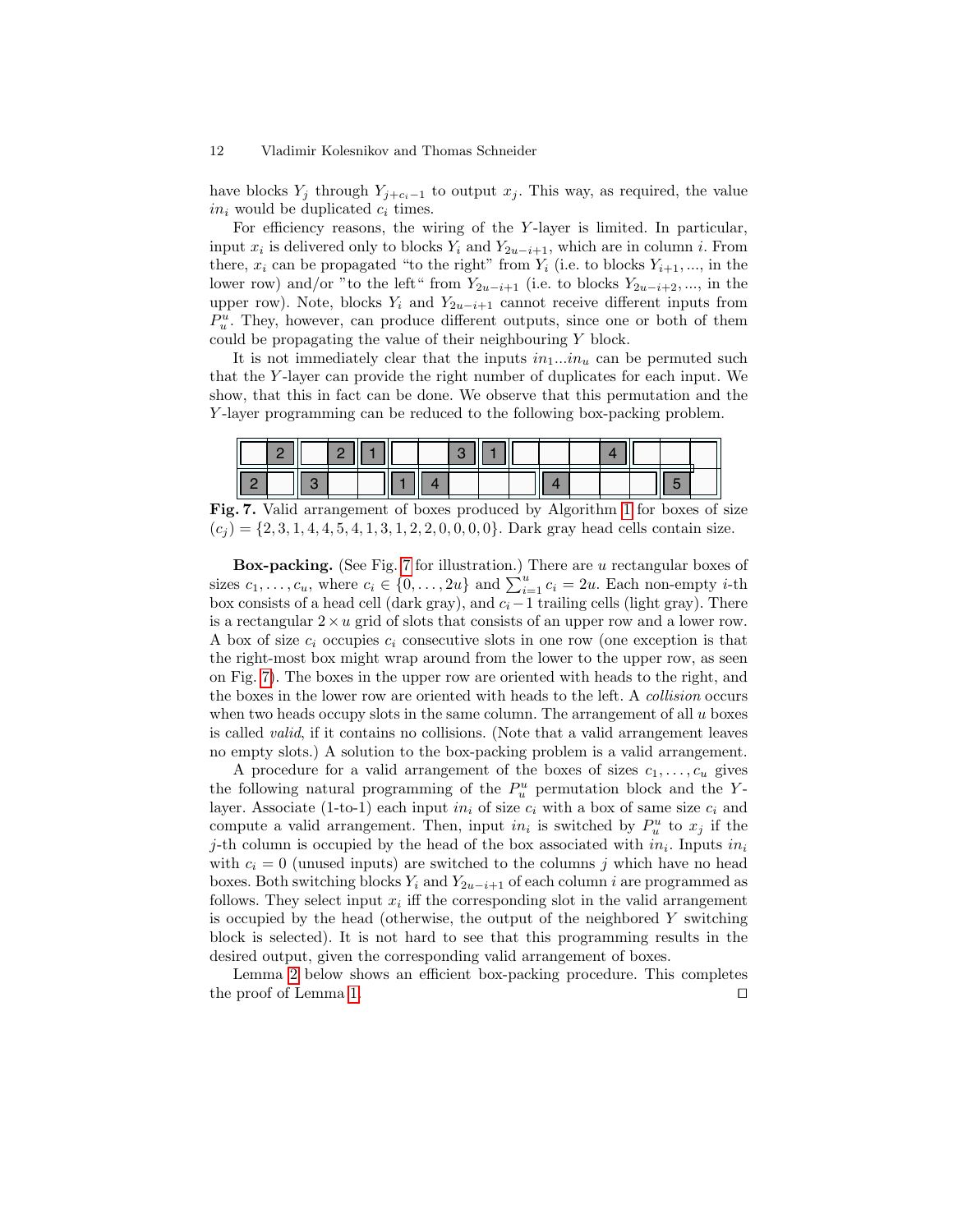#### Algorithm 1 (Box-packing)

- 0. Each box is always put in the leftmost unoccupied slots in the specified row.
- <span id="page-12-9"></span>1. Sort boxes by size in increasing order.
- <span id="page-12-2"></span><span id="page-12-1"></span>2. while there is at least one box of size 1, do
	- (a) if there are at least two boxes of minimal sizes  $s_2 \geq s_1 \geq 2$  left
		- *i.* put the box of size  $s_1$  in the upper row
		- ii. put remaining (but no more than  $s_1-2$ ) boxes of size 1 in lower row
		- iii. put the box of size  $s_2$  in the lower row (possibly wrap around)
		- iv. put remaining (but no more than  $s_2-2$ ) boxes of size 1 in upper row
	- (b) else // there is only one box of size  $s_1 \geq 2$  left
		- i. put the remaining boxes of size 1 in the lower row
	- ii. put the box of size  $s_1 \geq 2$  in the lower row and wrap around
- <span id="page-12-8"></span><span id="page-12-7"></span><span id="page-12-5"></span><span id="page-12-4"></span><span id="page-12-3"></span>3. while there is at least one box of minimal size  $s_3 \geq 2$  left, do
	- (a) if there is another box of minimal size  $s_4 \geq s_3 \geq 2$  left
		- i. put the box of size  $s_3$  in the upper row
		- ii. put the box of size  $s_4$  in the lower row (possibly wrap around)
	- (b) else // there is only one box of size  $s_3 \geq 2$  left
	- i. put the box of size  $s_3 \geq 2$  in the lower row and wrap around
- <span id="page-12-6"></span>4. end

<span id="page-12-0"></span>Lemma 2. Algorithm [1](#page-11-0) efficiently produces a valid arrangement for any given set of u boxes of sizes  $c_1, \ldots, c_u; 0 \leq c_j \leq 2u; \sum_{j=1}^u c_j = 2u.$ 

*Proof.* Note, since  $\sum c_i = 2u$ , for each box of size  $2 + i$ , there must be i boxes of size 1, or  $i/2$  boxes of size 0, or a corresponding combination.

A) Algorithm [1](#page-11-0) always puts all boxes and terminates. We first show that Step [2](#page-12-1) eliminates all boxes of size 1. Indeed, suppose the contrary, a block of size 1 remains. Then, in each previous execution of Step [2a,](#page-12-2) we eliminated blocks of sizes  $s_2 \geq s_1 \geq 2$  and  $s_1 + s_2 - 4$  blocks of size 1, and in Step [2b](#page-12-3) we eliminated a block of size  $s_1$  and  $s_1 - 2$  blocks of size 1. Since  $\sum c_j = 2u$ , there could not have been more blocks of size 1 than we eliminated, and we arrive at contradiction. Further, Step [3](#page-12-4) eliminates all remaining boxes of size  $\geq 2$ . In each iteration, at least one box of size  $s_3 \geq 2$  is eliminated either in Step [3\(a\)i](#page-12-5) or Step [3\(b\)i,](#page-12-6) until all boxes of size  $\geq 2$  are eliminated. (Observe, at each iteration, upper row "grows" not more than the lower. Thus, Algorithm's actions are always legal.)

B) Algorithm [1](#page-11-0) produces a valid arrangement. We need to show that no step of Algorithm [1](#page-11-0) causes a collision. It is easy to see that Step [2a](#page-12-2) and Step [2b](#page-12-3) never cause a collision. Further, once Step [2](#page-12-1) has finished, the number of occupied slots in the upper row  $\omega_{up}$  is less or equal to the number of occupied slots in the lower row  $\omega_{down}$ , with  $0 \leq \omega_{down} - \omega_{up} \leq s_2 - 2$  (here  $s_2$  is the size of the most recently put block in Step [2\(a\)iv\)](#page-12-7). Since the boxes are processed in increasing order, in Step [3,](#page-12-4)  $s_3 \geq s_2 \geq 2$ . If the box of size  $s_3$  is the last remaining one, it is put in the lower row in Step [3\(b\)i](#page-12-6) and, as is easy to see, doesn't cause a collision. Otherwise, in Step [3\(a\)i,](#page-12-5) the box of size  $s_3$  is put in the upper row. The number of occupied slots in the upper row is now  $\omega'_{up} = \omega_{up} + s_3$ , and the upper row has at least two more occupied slots than the lower row:  $\omega'_{up} - \omega_{down} = (\omega_{up} + s_3) - \omega_{down} \ge 2$ .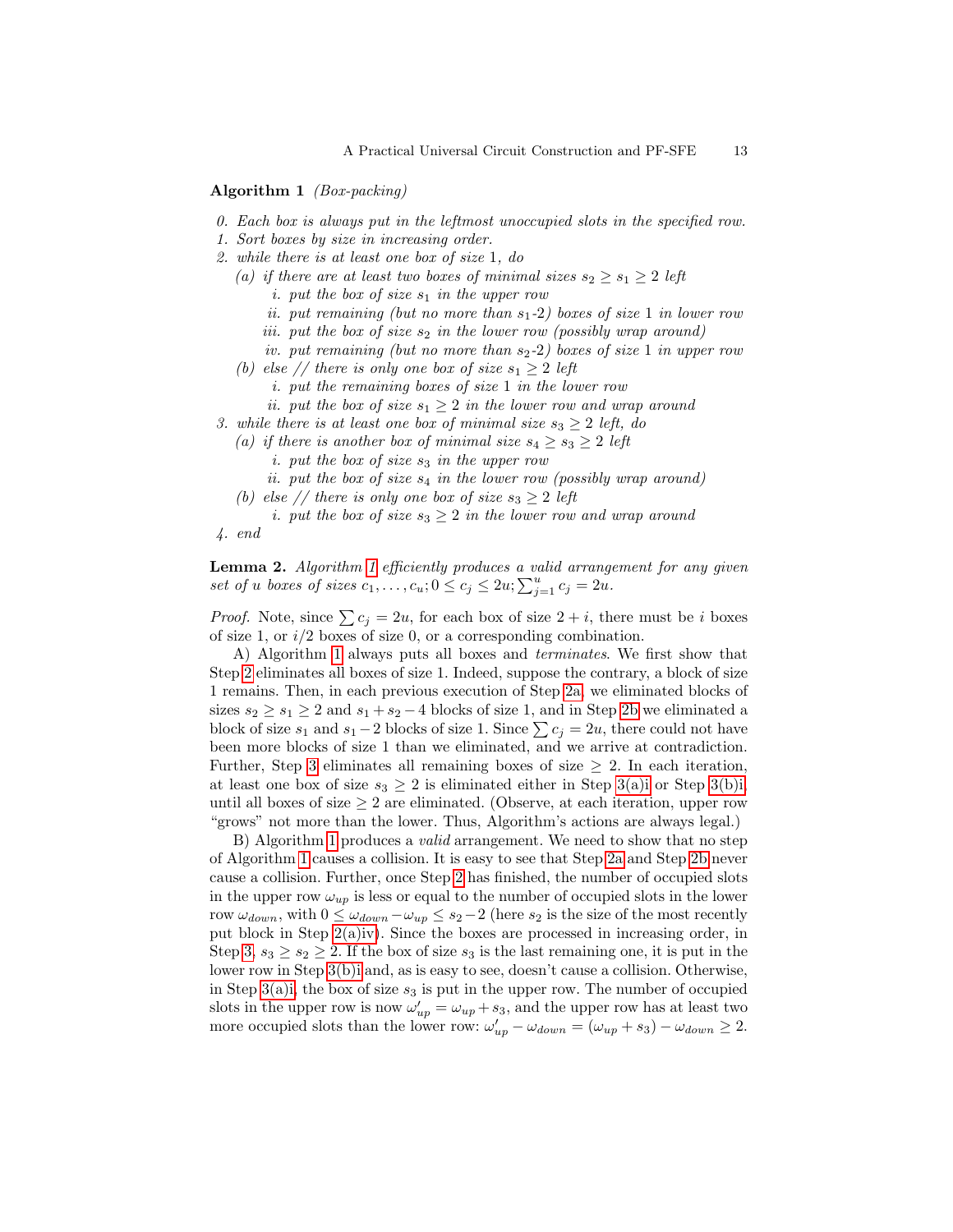This implies that the next Step [3\(a\)ii](#page-12-8) doesn't cause a collision when putting the box of length  $s_4 \geq s_3$  into the lower row. After Step [3\(a\)ii,](#page-12-8) the number of occupied slots in the lower row is  $\omega'_{down} = \omega_{down} + s_4$ . In the end of the current iteration of Step [3,](#page-12-4) the number of occupied slots in the upper row is again less or equal to the number of occupied slots in the lower row:  $\omega'_{down} - \omega'_{up} =$  $(\omega_{down} + s_4) - (\omega_{up} + s_3) = (\omega_{down} - \omega_{up}) + (s_4 - s_3) \ge 0$  and hence the length relationship between the upper and lower rows  $(0 \le \omega'_{down} - \omega'_{up} \le s_4 - 2)$  is the invariant of Step [3.](#page-12-4) Therefore, no iteration of Step [3](#page-12-4) causes a collision. As no step causes a collision, Algorithm [1](#page-11-0) produces a valid arrangement.

C) Algorithm [1](#page-12-9) is *efficient*. Sorting of the u boxes in Step 1 costs  $O(u \log u)$ . Steps [2](#page-12-1) and [3](#page-12-4) have a runtime of  $O(u)$ , as in every iteration at least one box is eliminated. Hence the runtime of Algorithm [1](#page-11-0) is in  $O(u \log u)$ .

### <span id="page-13-2"></span>4.3 Optimization of the universal circuit construction

As the order of the two inputs of a gate simulation block G can be swapped by swapping its function table, we can omit the last row of  $X$  blocks in the lower  $P_k^k$  permutation block of the  $S_k^{k/2}$  $\frac{k}{k}$  selection block in the construction of  $U_k$  (see Fig. [3\(a\),](#page-5-0) Fig. [6](#page-10-0) and Fig. [4\)](#page-8-0) and adapt the programming correspondingly. This results in a reduction of  $\Delta size(U_k) = k \log k - 2k + 2$  and  $\Delta depth(U_k) = k - 1$ .

### <span id="page-13-1"></span>5 Comparison and conclusion

We now compare our UC solution to the best previously known Valiant's UC [\[15\]](#page-14-3). Recall, we consider circuits  $UC_{u,v,k}$ , universal for circuits of k gates, u inputs and v outputs. Valiant's UC has  $size(\mathrm{UC}_{u,v,k}^{Valiant}) = (19k+9.5u+9.5v) \log k + O(k)$  and ours has  $size(\mathrm{UC}_{u,v,k}) = 1.5k \log^2 k + 2.5k \log k + (u+2k) \log u + (k+3v) \log v +$  $O(k)$ . To help visualize the relationship, Table [1](#page-13-0) shows sample relative sizes of our UC construction compared to Valiant's:  $size_{rel} = \frac{size(\text{UC}_{u,v,k})}{size(\text{UC}_{l\_quant}}$  $\frac{size(\mathrm{UC}_{u,v,k})}{size(\mathrm{UC}_{u,v,k}^{Valiant})}$ . We also note the break-even point  $k_{eq} = k|_{size_{rel}=1}$  — the maximum size of circuits for which our UC is smaller.

|      |      |       | circuit inputs and outputs break-even | relative size $size_{rel}$ |           |                                                      |
|------|------|-------|---------------------------------------|----------------------------|-----------|------------------------------------------------------|
|      | u    | V     |                                       |                            |           | point $k_{eq}$ $\overline{k=1,000 k=5,000 k=10,000}$ |
| few  | o(k) | o(k)  | 2,048                                 | 91.8%                      | 110.2%    | 118.1%                                               |
|      | 0.5k | 0.1k  | 5,000                                 | 86.0%                      | $100.1\%$ | 106.2%                                               |
|      | 0.5k | 0.25k | 8,000                                 | 83.1%                      | $96.4\%$  | $102.1\%$                                            |
|      | 1k   | 0.5k  | 117,000                               | 69.0%                      | 79.5%     | 84.0%                                                |
| many | 2k   | 1k    | [26, 663, 000]                        | 53.6%                      | $60.9\%$  | 64.1%                                                |

<span id="page-13-0"></span>Table 1. Comparison between our and Valiant's UC construction [\[15\]](#page-14-3).

While Valiant's construction is asymptotically better, our UC is up to  $50\%$ smaller for small circuits, due to much lower constant factors. For PF-SFE, small circuits are of most interest, since only they can be evaluated efficiently today